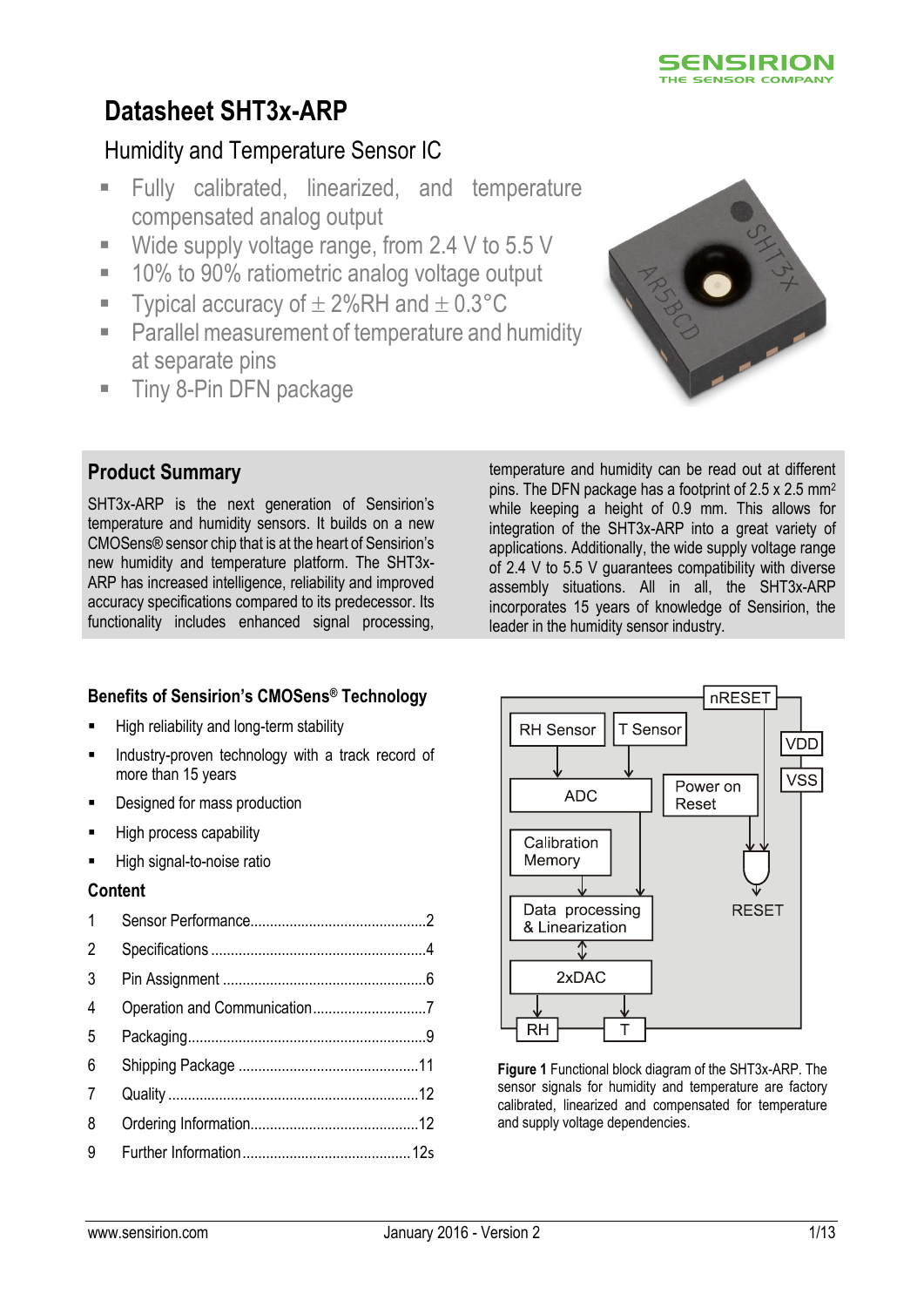

## <span id="page-1-0"></span>**1 Sensor Performance**

#### **Humidity Sensor Specification**

<span id="page-1-2"></span><span id="page-1-1"></span>

| Parameter                             | Conditions            | Value     | Units  |
|---------------------------------------|-----------------------|-----------|--------|
| SHT30 Accuracy tolerance <sup>1</sup> | Typ.                  | ±3        | %RH    |
|                                       | Max.                  | Figure 2  |        |
| SHT31 Accuracy tolerance <sup>1</sup> | Typ.                  | $+2$      | %RH    |
|                                       | Max.                  | Figure 3  |        |
| Repeatability <sup>2</sup>            |                       | 0.1       | %RH    |
| Resolution                            | Typ.                  | 0.01      | %RH    |
| Integrated Non-Linearity <sup>3</sup> | Typ.                  | 0.2       | %RH    |
| Hysteresis                            | at $25^{\circ}$ C     | $\pm 0.8$ | %RH    |
| Specified range <sup>4</sup>          | extended <sup>5</sup> | 0 to 100  | %RH    |
| Response time <sup>6</sup>            | T63%                  | 8         | s      |
| Long-term drift                       | Typ. <sup>7</sup>     | < 0.25    | %RH/yr |
|                                       | $V_{DD} = 2.4 V$      | 19.2      | mV/%RH |
| Sensitivity                           | $VDD=3.3V$            | 26.4      | mV/%RH |
|                                       | $VDD=5.5V$            | 44.0      | mV/%RH |

<span id="page-1-3"></span>**Table 1** Humidity sensor specification

## **Temperature Sensor Specification**

| Parameter                             | Condition                             | Value      | <b>Units</b>   |
|---------------------------------------|---------------------------------------|------------|----------------|
| SHT30 Accuracy tolerance <sup>1</sup> | Typ., $0^{\circ}$ C to $65^{\circ}$ C | ±0.3       | °C             |
| SHT31 Accuracy tolerance <sup>1</sup> | Typ., -40°C to 90°C                   | ±0.3       | °C             |
| Repeatability <sup>2</sup>            |                                       | 0.06       | °C             |
| Resolution                            | Typ.                                  | 0.015      | °C             |
| Specified Range                       |                                       | -40 to 125 | °C             |
| Response time <sup>8</sup>            | T63%                                  | >2         | s              |
| Long Term Drift                       | Max.                                  | < 0.03     | $\degree$ C/yr |
|                                       | $V_{DD} = 2.4 V$                      | 11.0       | mV/°C          |
| Sensitivity                           | $VDD=3.3V$                            | 15.1       | mV/°C          |
|                                       | $V_{DD} = 5.5V$                       | 25.1       | mV/°C          |

<span id="page-1-4"></span>**Table 2** Temperature sensor specification

<u>.</u>

<sup>1</sup> For definition of typical and maximum accuracy tolerance, please refer to the document "Sensirion Humidity Sensor Specification Statement".

 $2$  The stated repeatability is 3 times the standard deviation (3 $\sigma$ ) of multiple consecutive measurements at constant ambient conditions. It is a measure for the noise on the physical sensor output. It is measured with analog circuit and integrated over 1 second.

<sup>3</sup> Maximum deviation from the ideal shape (linear curve)

<sup>4</sup> Specified range refers to the range for which the humidity or temperature sensor specification is guaranteed.

<sup>5</sup> For details about recommended humidity and temperature operating range, please refer to section [1.1.](#page-3-1)

<sup>6</sup> Time for achieving 63% of a humidity step function, valid at 25°C and 1m/s airflow. Humidity response time in the application depends on the design-in of the sensor.

<sup>7</sup> Typical value for operation in normal RH/T operating range, see section [1.1.](#page-3-1) Maximum value is < 0.5 %RH/yr. Value may be higher in environments with vaporized solvents, out-gassing tapes, adhesives, packaging materials, etc. For more details please refer to Handling Instructions.

<sup>8</sup> Temperature response times strongly depends on the design-in of the sensor in the final application. Minimal response time can be achieved when the thermalized sensor at T1 is placed on a well conducting surface with temperature T2.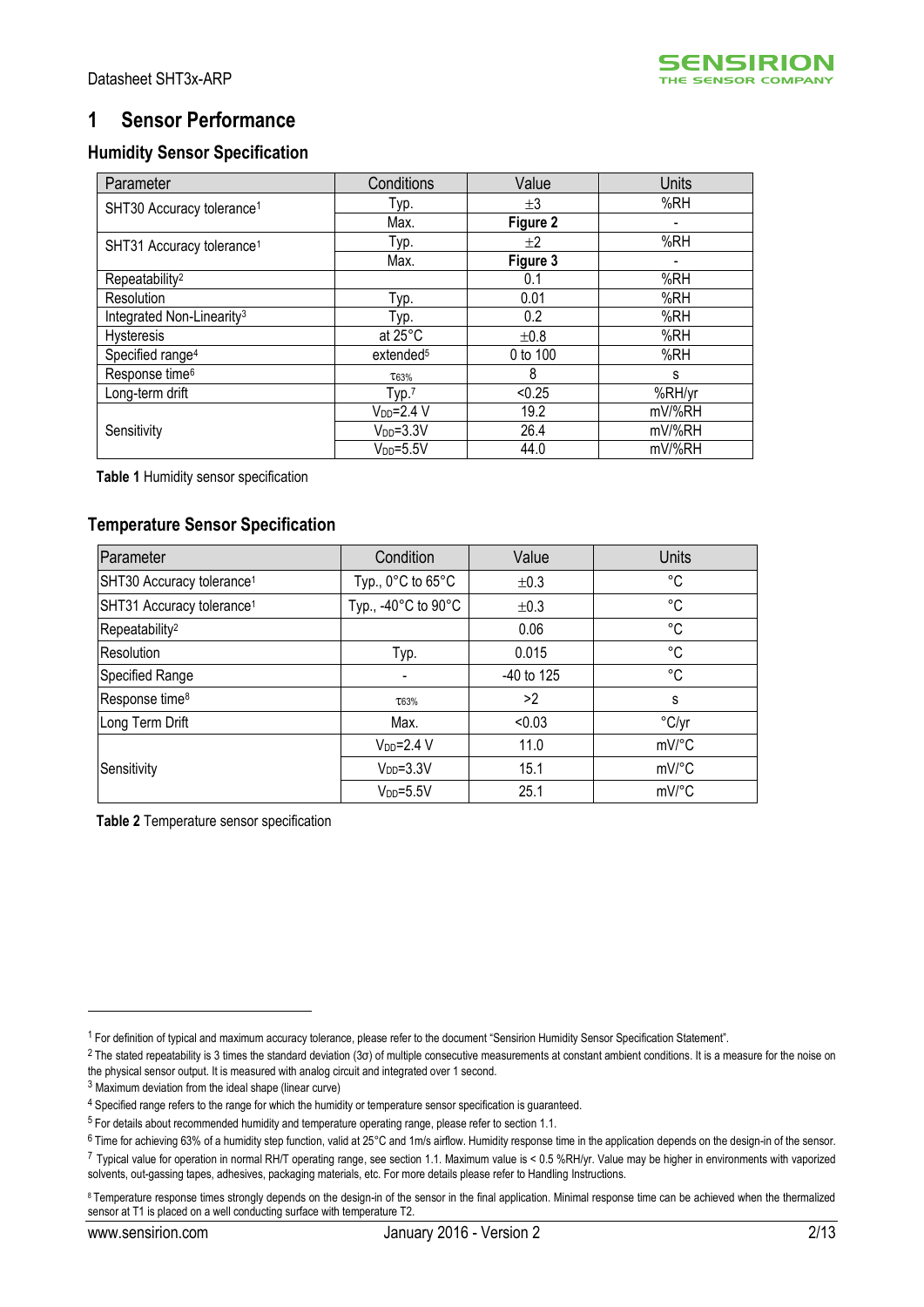## **Humidity Sensor Performance Graphs**





<span id="page-2-0"></span>**Figure 2** Tolerance of RH at 25°C for SHT30 **Figure 3** Tolerance of RH at 25°C for SHT31



**Figure 4** Typical tolerance of RH over T for SHT30 **Figure 5** Typical tolerance of RH over T for SHT31



**Temperature Sensor Performance Graphs**





<span id="page-2-1"></span>





±0.0  $±0.5$ ±1.0 ±1.5 -40 -20 0 20 40 60 80 100 120 **Temperature (°C)**  $=$  maximal tolerance typical tolerance D**T (°C)**

**Figure 6** Temperature accuracy of the SHT30 sensor. **Figure 7** Temperature accuracy of the SHT31 sensor.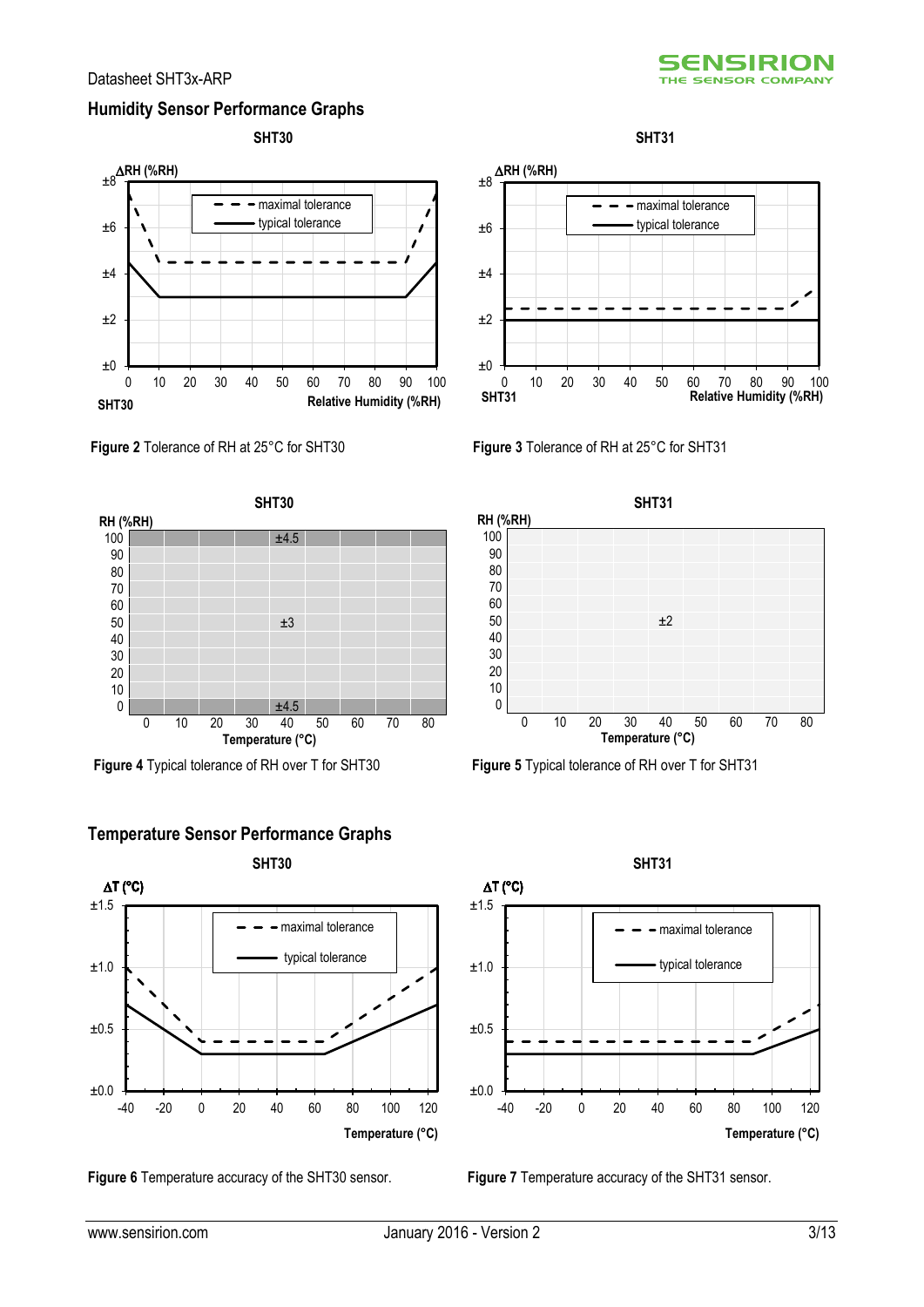#### <span id="page-3-1"></span>**1.1 Recommended Operating Condition**

The sensor shows best performance when operated within recommended normal temperature and humidity range of 5 – 60 °C and 20 – 80 %RH, respectively. Long term exposure to conditions outside normal range, especially at high humidity, may temporarily offset the RH signal (e.g. +3%RH after 60h at >80%RH). After returning into the normal temperature and humidity range the sensor will slowly come back to calibration state by itself. Prolonged exposure to extreme conditions may accelerate ageing. To ensure stable operation of the humidity sensor, the conditions described in the document "SHTxx Assembly of SMD Packages", section "Storage and Handling Instructions" regarding exposure to volatile organic compounds have to be met. Please note as well that this does apply not only to transportation and manufacturing, but also to operation of the SHT3x-ARP.

## <span id="page-3-0"></span>**2 Specifications**

#### **2.1 Electrical Specifications**

| Parameter                                 | Symbol                 | Condition | Min    | Typ. | Max | <b>Units</b> | <b>Comments</b>                                                                                                                                                                        |
|-------------------------------------------|------------------------|-----------|--------|------|-----|--------------|----------------------------------------------------------------------------------------------------------------------------------------------------------------------------------------|
| Supply voltage                            | V <sub>DD</sub>        |           | 2.4    | 3.3  | 5.5 | V            |                                                                                                                                                                                        |
| Power-up/down level                       | <b>VPOR</b>            |           | 2.1    | 2.3  | 2.4 | V            |                                                                                                                                                                                        |
| Slew rate change of the<br>supply voltage | V <sub>DD,slew</sub>   |           |        |      | 20  | V/ms         | Voltage changes on the<br>VDD line between<br>V <sub>DD,min</sub> and V <sub>DD,max</sub><br>should be slower than<br>the maximum slew rate;<br>faster slew rates may<br>lead to reset |
| Supply current                            | <b>l</b> <sub>DD</sub> | Average   |        | 220  | 350 | μA           | At a measurement rate<br>of $2$ Hz.<br>Depends on the resistive<br>load on the output pins                                                                                             |
| Output current                            | <b>AO</b> IOUT         |           | $-100$ |      | 100 | μA           |                                                                                                                                                                                        |
| Capacitive load                           | $C_L$                  |           |        |      | 5   | nF           | Capacitance that can be<br>driven by the sensor on<br>the signal lines                                                                                                                 |

<span id="page-3-2"></span>**Table 3** Electrical specifications, valid at 25°C.

#### **2.2 Timing Specification for the Sensor System**

| Parameter                   | Symbol               | Conditions                                 | Min. | Typ. | Max. |    | Units Comments                                                                                                                                                 |
|-----------------------------|----------------------|--------------------------------------------|------|------|------|----|----------------------------------------------------------------------------------------------------------------------------------------------------------------|
| Power-up time               | t <sub>PU</sub>      | After hard reset,<br>$V_{DD} \geq V_{POR}$ |      |      | 17   | ms | Time between V <sub>DD</sub> reaching<br>V <sub>POR</sub> and first measurement<br>signal available                                                            |
| Analog output settling time | AO <sub>settle</sub> | For a step of VDD/2                        |      | 0.3  |      | ms | Time needed for adapting to a<br>changing supply voltage and<br>Imeasurement value. Value<br>depends on output load.<br>Typical value is for a load of<br>1nF. |
| Duration of reset pulse     | <b>TRESETN</b>       |                                            | 350  |      |      | ns | See section 3.3                                                                                                                                                |

**Table 4** System Timing Specification, valid from -40 °C to 125 °C and 2.4 V to 5.5 V.

## **2.3 Absolute Minimum and Maximum Ratings**

Stress levels beyond those listed in [Table 5](#page-4-0) may cause permanent damage to the device or affect the reliability of the sensor. These are stress ratings only and functional operation of the device at these conditions is not guaranteed.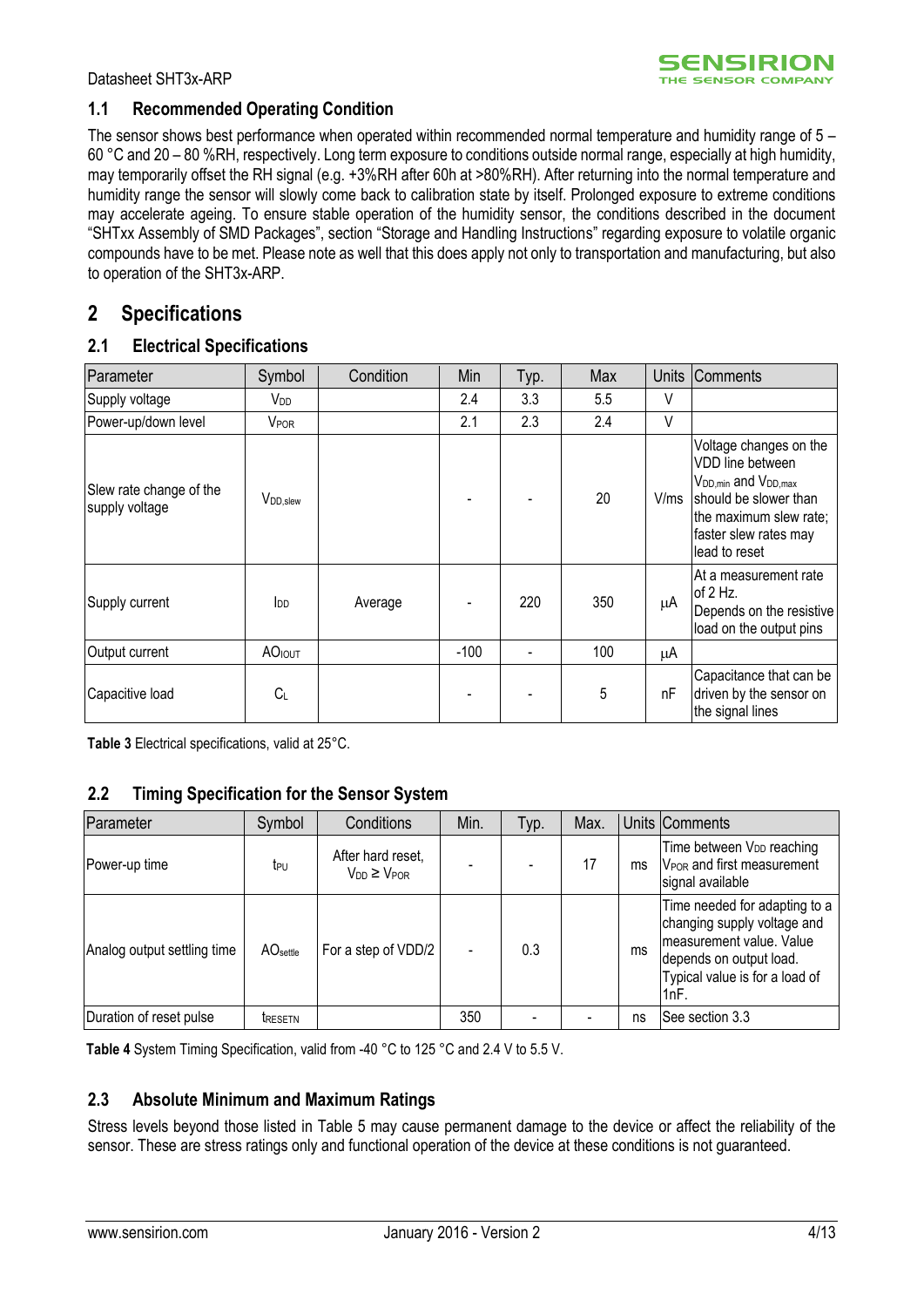#### Datasheet SHT3x-ARP



| Parameter                                                                        | Rating              | <b>Units</b> |
|----------------------------------------------------------------------------------|---------------------|--------------|
| Supply voltage V <sub>DD</sub>                                                   | $-0.3$ to 6         |              |
| Max Voltage on pins (pin 1 (RH); pin 2 (R); pin 3 (R); pin 4(T); pin 6 (nRESET)) | $-0.3$ to $VDD+0.3$ |              |
| Input current on any pin                                                         | ±100                | mA           |
| Operating temperature range                                                      | $-40$ to 125        | °C           |
| Storage temperature range                                                        | $-40$ to 150        | °C           |
| ESD HBM (human body model) <sup>9</sup>                                          | 4                   | kV           |
| ESD CDM (charge device model) <sup>10</sup>                                      | 750                 |              |

<span id="page-4-0"></span>**Table 5** Minimum and maximum ratings; values may only be applied for short time periods.

<u>.</u>

<sup>9</sup> Sensor in application configuration (pin 7 connected to VSS). ESD HBM 2 kV according to JEDEC JS-001. <sup>10</sup> According to JEDEC JS-002.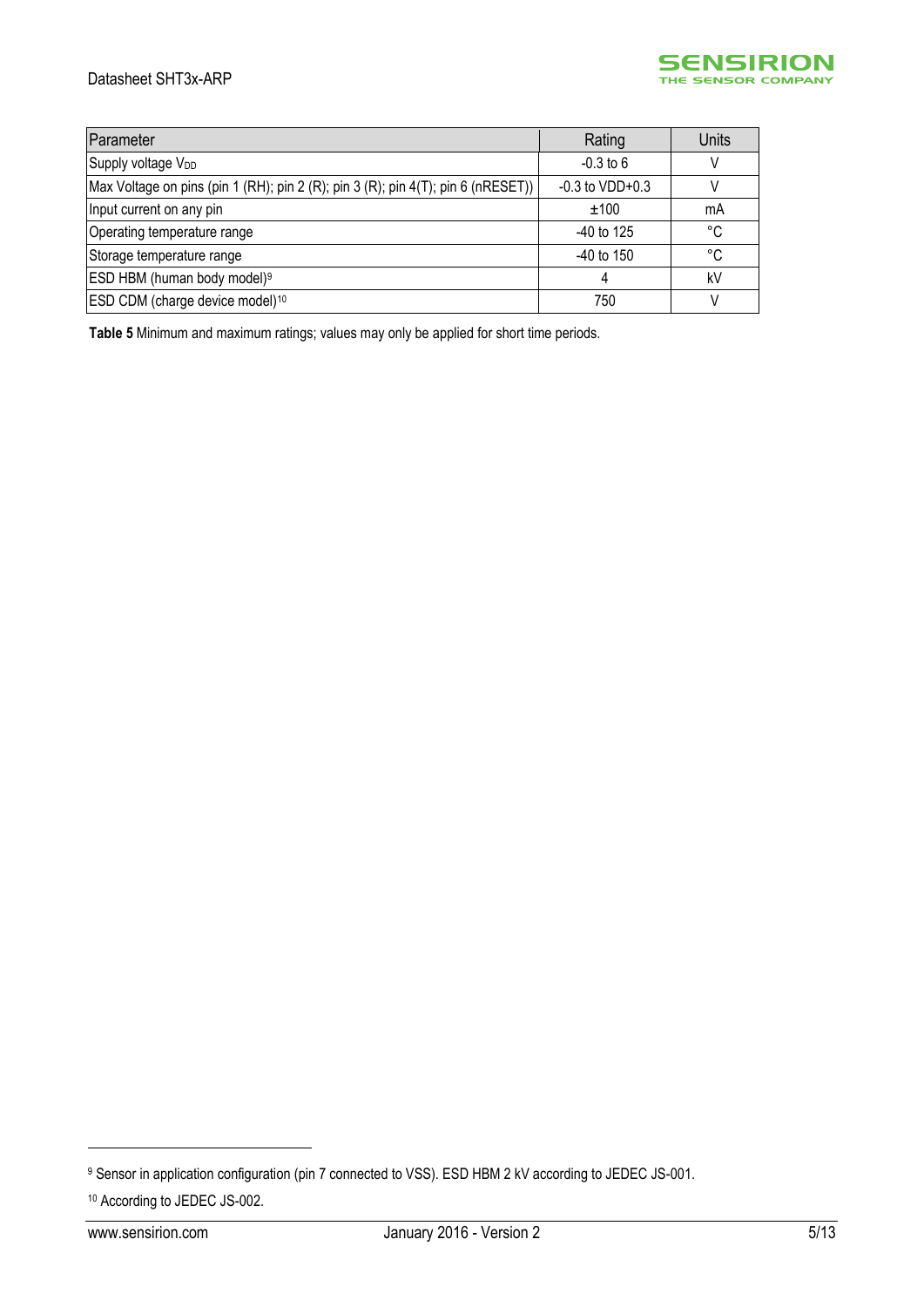## <span id="page-5-0"></span>**3 Pin Assignment**

The SHT3x-ARP comes in a tiny 8-pin DFN package – see [Table 6.](#page-5-2)

| Pin | Name       | Comments                                                                       |
|-----|------------|--------------------------------------------------------------------------------|
|     | <b>RH</b>  | Analog voltage out; output                                                     |
| 2   | R          | No electrical function; recommended to connect to VSS                          |
| 3   | R          | No electrical function; recommended to connect to VSS                          |
| 4   | T          | Analog voltage out; output                                                     |
| 5   | VDD        | Supply voltage; input                                                          |
| 6   | nRESET     | Reset pin active low; Input; if not used it is recommended to connect to VDD   |
|     | R          | No electrical function; to be connected to VSS                                 |
| 8   | <b>VSS</b> | Ground                                                                         |
|     |            | $\overline{8}$<br>$\overline{2}$<br>$\overline{3}$ )<br>6<br><u>.5</u><br>.4.) |

<span id="page-5-2"></span>**Table 6** SHT3x-ARP pin assignment (transparent top view). Dashed lines are only visible if viewed from below. The die pad is internally connected to VSS.

## **3.1 Power Pins (VDD, VSS)**

The electrical specifications of the SHT3x-ARP are shown in [Table 3.](#page-3-2) The power supply pins must be decoupled with a 100 nF capacitor that shall be placed as close to the sensor as possible – see [Figure 8](#page-6-1) for a typical application circuit.

#### **3.2 Temperature and Humidity Pin**

The physical output of temperature and humidity can be read out at separated pins, as shown in [Table 6.](#page-5-2) Data is supplied as ratiometric voltage output. The specification of the analog voltage signal and its conversion to physical values is explained in Section [4.](#page-6-0)

#### <span id="page-5-1"></span>**3.3 nRESET Pin**

The nReset pin may be used to generate a reset of the sensor. A minimum pulse duration of 350 ns is required to reliably trigger a reset of the sensor. If not used it is recommended to connect to VDD.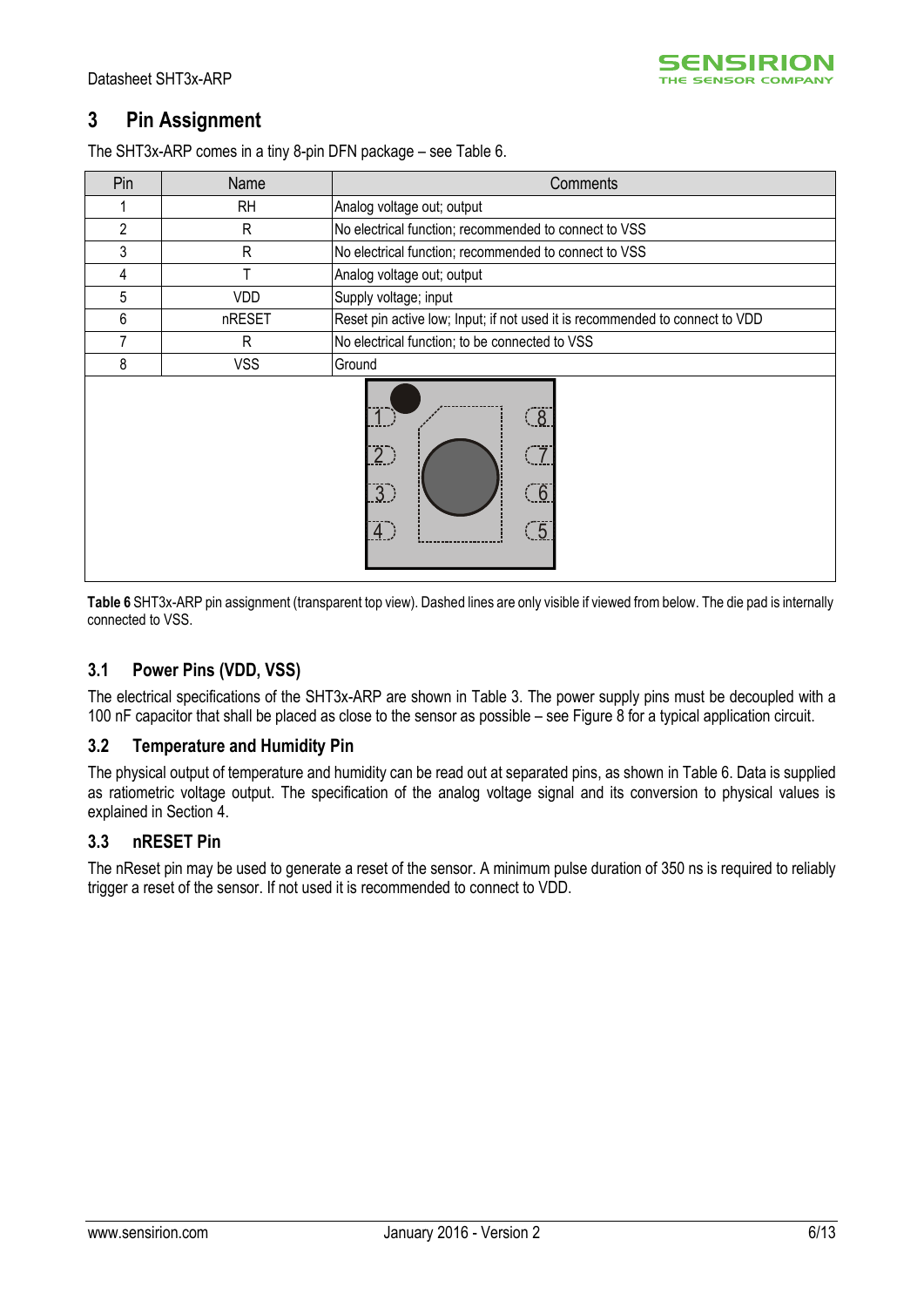



<span id="page-6-1"></span>**Figure 8** Typical application circuit. Please note that the positioning of the pins does not reflect the position on the real sensor. This is shown i[n Table 6.](#page-5-2)

## **3.4 Die Pad (center pad)**

The die pad or center pad is visible from below and located in the center of the package. It is electrically connected to VSS. Hence electrical considerations do not impose constraints on the wiring of the die pad. However, due to mechanical reasons it is recommended to solder the center pad to the PCB. For more information on design-in, please refer to the document "SHTxx Design Guide".

## <span id="page-6-0"></span>**4 Operation and Communication**

#### **4.1 Start-up of the sensor**

The sensor starts up after reaching the power-up threshold voltage  $V_{POR}$  specified in **[Table 3](#page-3-2)**. After reaching this threshold voltage the sensor needs the time t<sub>PU</sub> until the first measurement signal is available as voltage output on the respective output pins. During that time the temperature and humidity pins have an undefined state.

## **4.2 Conversion of the Signal Output**

The physical values as measured by the sensor are mapped to a ratiometric voltage output ( $V_x$ ,  $x=T$ , RH as 10 to 90% of  $V_{DD}$ ). Prior to conversion into a voltage signal, the physical values are linearized and compensated for temperature and supply voltage effects by the sensor. Additionally, the voltage output is calibrated for each sensor. Hence the relationship between temperature and humidity and the voltage output is the same for each sensor, within the limits given by the accuracy [\(Table 1](#page-1-3) an[d Table 2\)](#page-1-4).

This allows to describe the relationship between physical values (RH and T) and the voltage output for temperature and humidity ( $V_x$ , x=T, RH) through a generic linear formula given by equations (1), (2) and (3); its graphical representation can be found in [Figure 9](#page-7-0) & [Figure 10.](#page-7-1)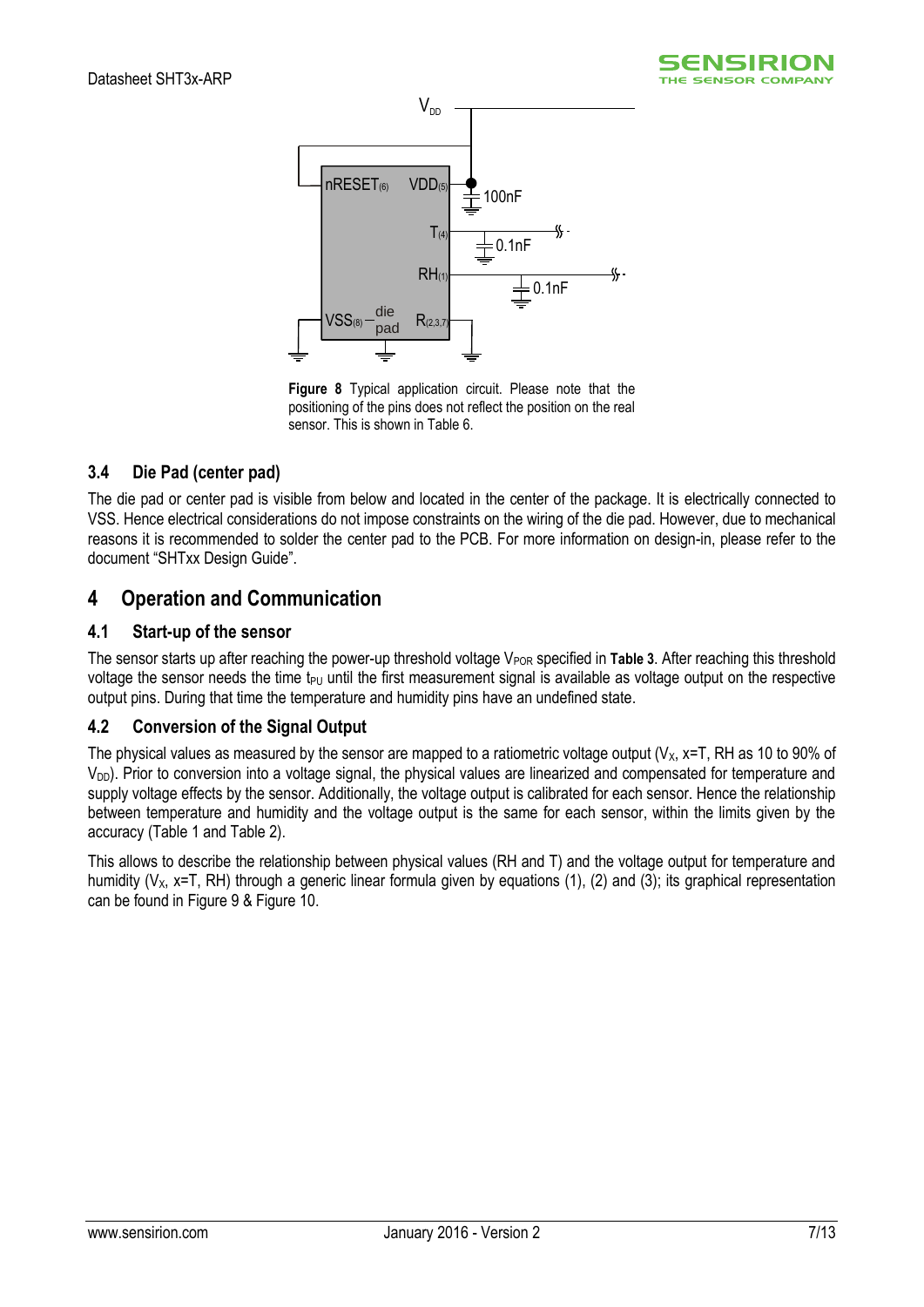



<span id="page-7-0"></span>**Figure 9** Relationship between the ratiometric analog voltage output and the measured relative humidity.

$$
RH = -12.5 + 125 \cdot \frac{V_{RH}}{V_{DD}} = -\frac{10}{0.8} + \frac{100}{0.8} \cdot \frac{V_{RH}}{V_{DD}}
$$
(1)

Equation ( 1 ) describes the conversion formula for the RH signal.



<span id="page-7-1"></span>

$$
\mathsf{T} \left[ {}^{\circ}\mathsf{C} \right] = -66.875 + 218.75 \cdot \frac{V_{\tau}}{V_{DD}} = -45 - \frac{17.5}{0.8} + \frac{175}{0.8} \cdot \frac{V_{\tau}}{V_{DD}} \tag{2}
$$

$$
\mathsf{T}\left[{}^{\circ}F\right] = -88.375 + 393.75 \cdot \frac{V_{\tau}}{V_{DD}} = -49 - \frac{31.5}{0.8} + \frac{315}{0.8} \cdot \frac{V_{\tau}}{V_{DD}} \tag{3}
$$

Equations (2) and (3) describe the conversion formulae for the temperature signal in °C and °F.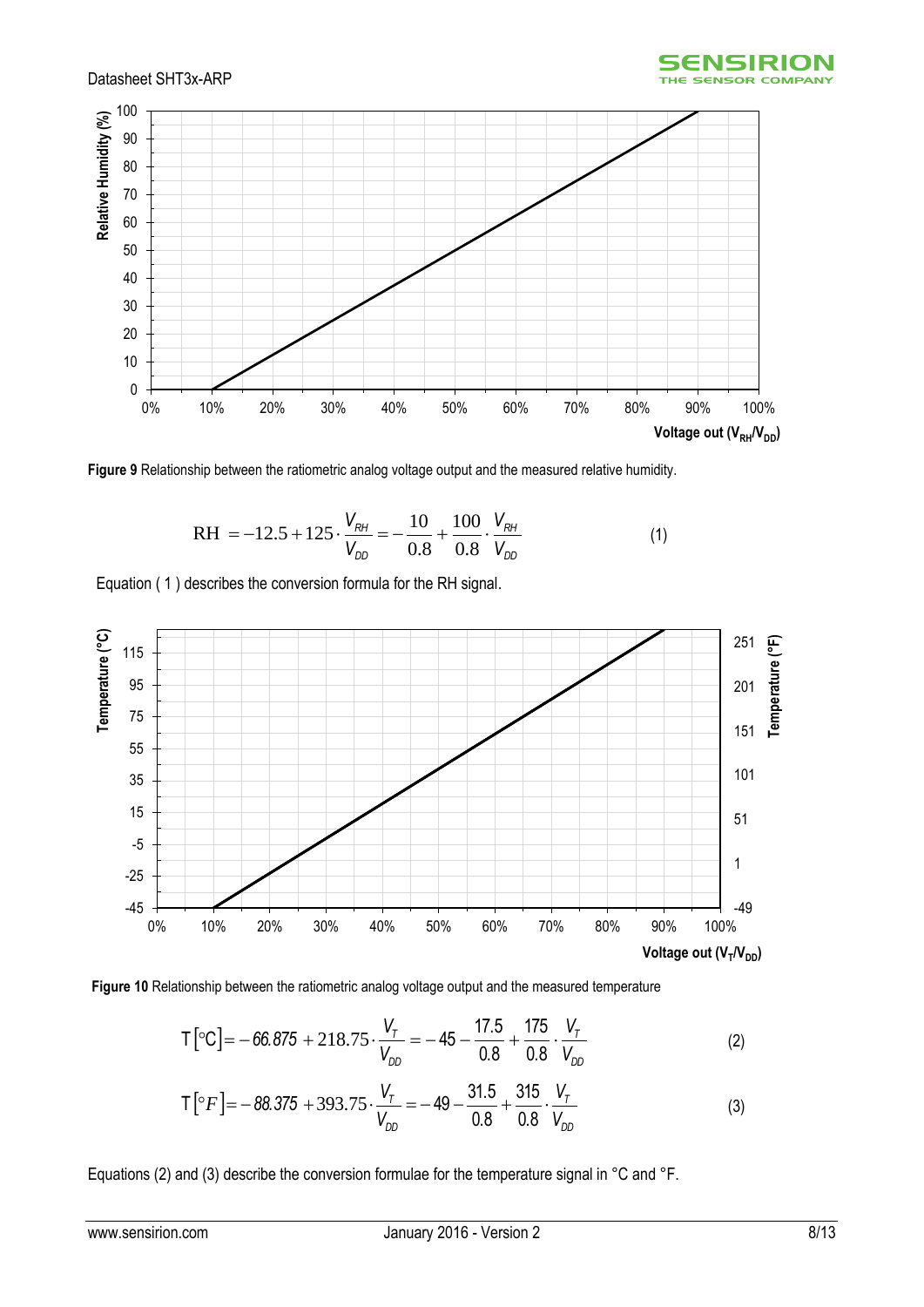## <span id="page-8-0"></span>**5 Packaging**

SHT3x-ARP sensors are provided in an open-cavity DFN package. DFN stands for dual flat no leads. The humidity sensor opening is centered on the top side of the package.

The sensor chip is made of silicon and is mounted to a lead frame. The latter is made of Cu plated with Ni/Pd/Au. Chip and lead frame are overmolded by an epoxy-based mold compound leaving the central die pad and I/O pins exposed for mechanical and electrical connection. Please note that the side walls of the sensor are diced and therefore these diced lead frame surfaces are not covered with the respective plating.

The package (except for the humidity sensor opening) follows JEDEC publication 95, design registration 4.20, small scale plastic quad and dual inline, square and rectangular, No-LEAD packages (with optional thermal enhancements) small scale (QFN/SON), Issue D.01, September 2009.

## **5.1 Traceability**

All SHT3x-ARP sensors are laser marked for easy identification and traceability. The marking on the sensor top side consists of a pin-1 indicator and two lines of text.

The top line consist of the pin-1 indicator which is located in the top left corner and the product name. The small letter x stands for the accuracy class.

The bottom line consists of 6 letters. The first two digits  $XY$  (=AR) describe the output mode. The third letter  $(A)$ represents the manufacturing year  $(4 = 2014, 5 = 2015)$ , etc). The last three digits (BCD) represent an alphanumeric tracking code. That code can be decoded by Sensirion only and allows for tracking on batch level through production, calibration and testing – and will be provided upon justified request.

**SENSIRION** THE SENSOR COMPANY

If viewed from below pin 1 is indicated by triangular shaped cut in the otherwise rectangular die pad. The dimensions of the triangular cut are shown in [Figure 12](#page-9-0) through the labels T1 & T2.



**Figure 11** Top View of the SHT3x-ARP illustrating the laser marking.

.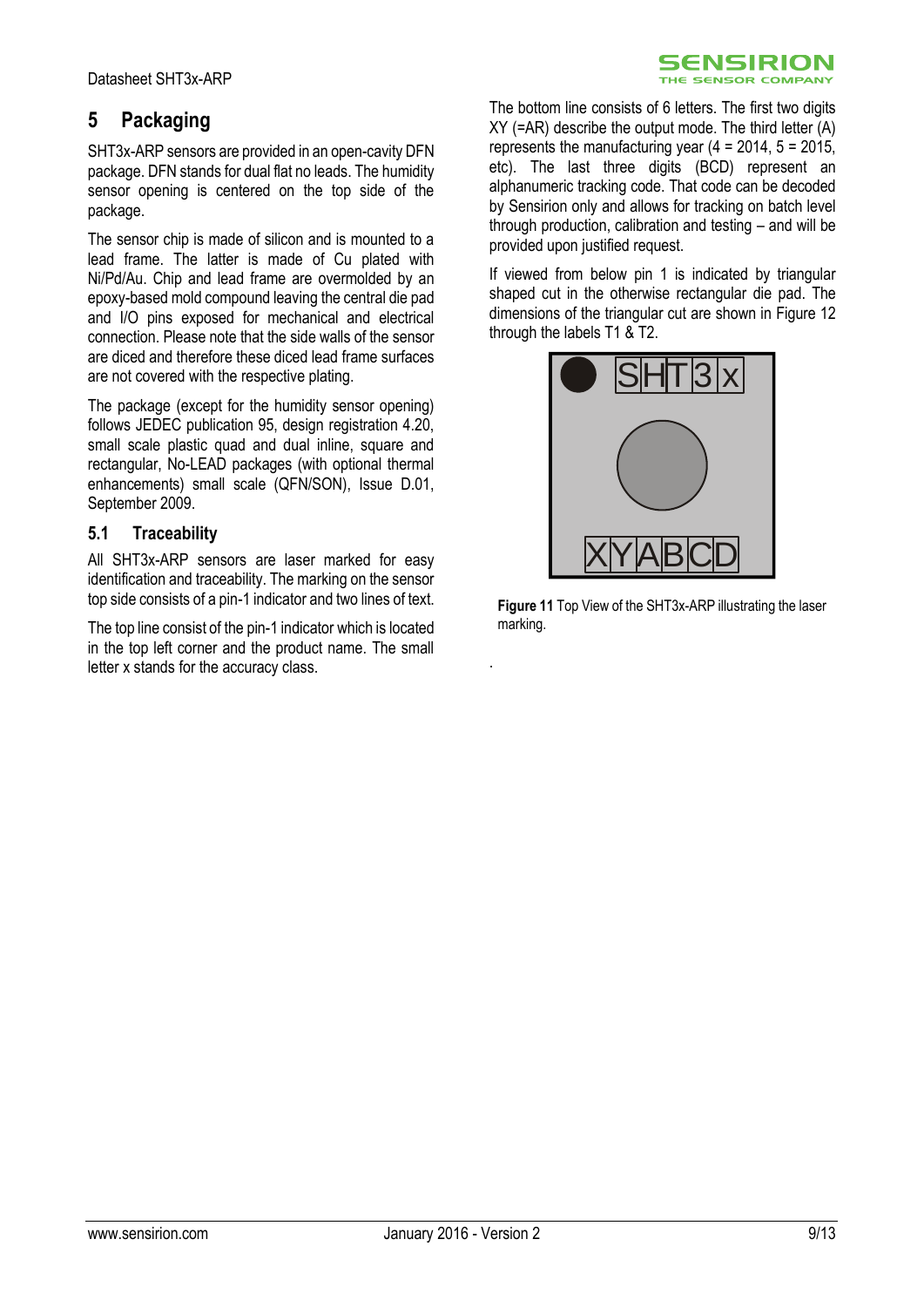## **5.2 Package Outline**



<span id="page-9-0"></span>**Figure 12** Dimensional drawing of SHT3x-ARP sensor package.

| Parameter          | Symbol         | Min | Nom.           | Max                          |    | Units Comments                                                                                                                        |
|--------------------|----------------|-----|----------------|------------------------------|----|---------------------------------------------------------------------------------------------------------------------------------------|
| Package height     | A              | 0.8 | 0.9            |                              | mm |                                                                                                                                       |
| Leadframe height   | A <sub>3</sub> |     | 0.2            |                              | mm | Not shown in the drawing                                                                                                              |
| Pad width          | b              | 0.2 | 0.25           | 0.3                          | mm |                                                                                                                                       |
| Package width      | D              | 2.4 | 2.5            | 2.6                          | mm |                                                                                                                                       |
| Center pad length  | D <sub>2</sub> |     | 1.1            | 1.2                          | mm |                                                                                                                                       |
| Package length     | E              | 2.4 | 2.5            | 2.6                          | mm |                                                                                                                                       |
| Center pad width   | E <sub>2</sub> | 1.7 | 1.8            | 1.9                          | mm |                                                                                                                                       |
| Pad pitch          | е              |     | 0.5            | $\qquad \qquad \blacksquare$ | mm |                                                                                                                                       |
| Pad length         |                | 0.3 | 0.35           | 0.4                          | mm |                                                                                                                                       |
| Max cavity         | S              |     |                | 1.5                          | mm | Only as guidance. This value includes all tolerances,<br>including displacement tolerances. Typically the<br>opening will be smaller. |
| Center pad marking | T1xT2          |     | $0.3x45^\circ$ |                              | mm | indicates the position of pin 1                                                                                                       |

**Table 7** Package outline

## **5.3 Land Pattern**

[Figure 13](#page-10-1) shows the land pattern. The land pattern is understood to be the open metal areas on the PCB, onto which the DFN pads are soldered.

The solder mask is understood to be the insulating layer on top of the PCB covering the copper traces. It is recommended to design the solder mask as a Non-Solder Mask Defined (NSMD) type. For NSMD pads, the solder mask opening should provide a 60 μm to 75 μm design clearance between any copper pad and solder mask. As the pad pitch is only 0.5 mm we recommend to have one solder mask opening for all 4 I/O pads on one side.

For solder paste printing it is recommended to use a laser-cut, stainless steel stencil with electro-polished trapezoidal walls and with 0.1 or 0.125 mm stencil thickness. The length of the stencil apertures for the I/O pads should be the same as the PCB pads. However, the position of the stencil apertures should have an offset of 0.1 mm away from the center of the package. The die pad aperture should cover about 70 – 90 % of the die pad area –thus it should have a size of about 0.9 mm x 1.6 mm.

For information on the soldering process and further recommendation on the assembly process please consult the Application Note HT\_AN\_SHTxx\_Assembly\_of\_SMD\_Packages, which can be found on the Sensirion webpage.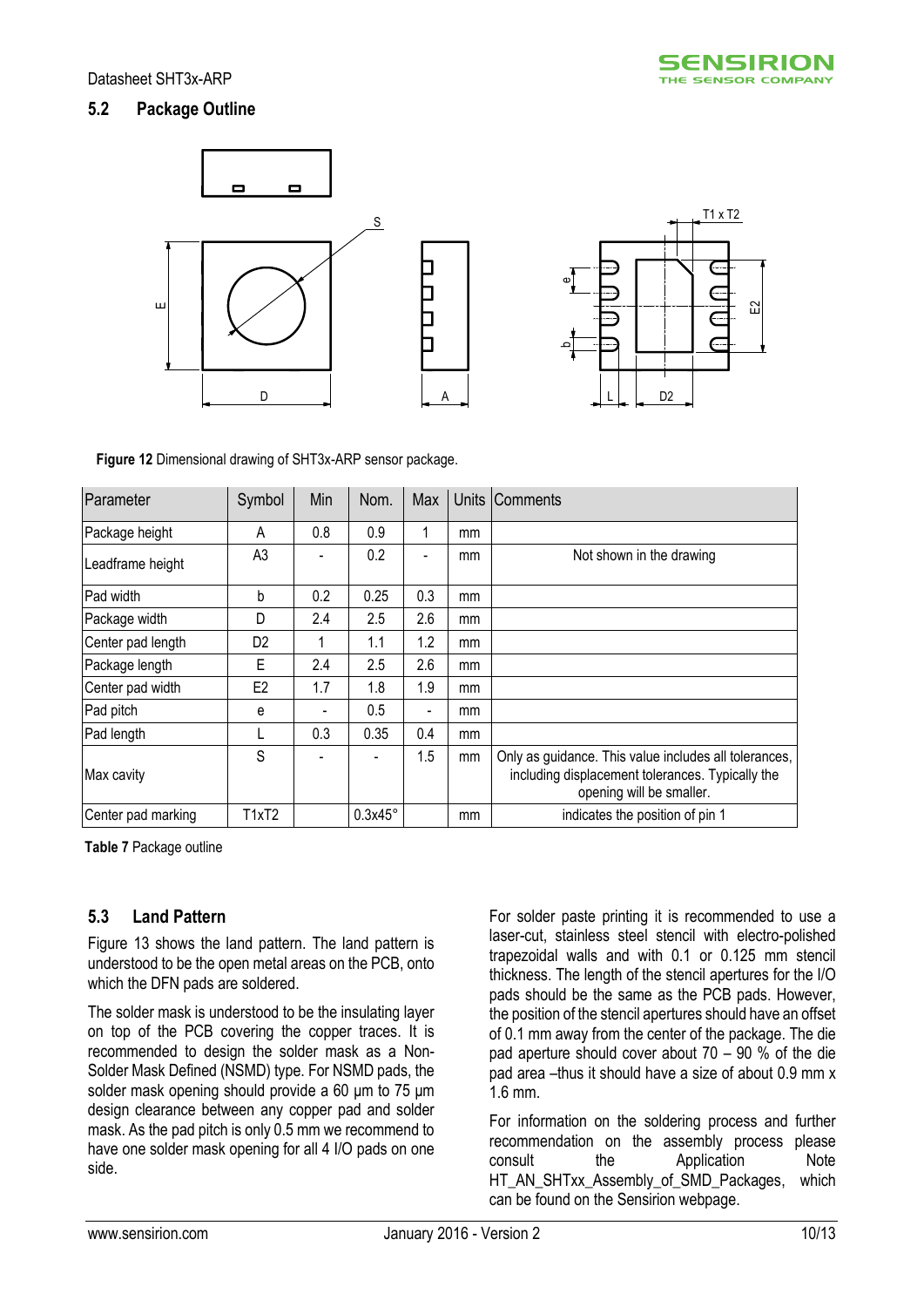



<span id="page-10-1"></span>**Figure 13** Recommended metal land pattern (left) and stencil apertures (right) for the SHT3x-ARP. The dashed lines represent the outer dimension of the DFN package. The PCB pads (left) and stencil apertures (right) are indicated through the shaded areas.



## <span id="page-10-0"></span>**6 Shipping Package**

**Figure 14** Technical drawing of the packaging tape with sensor orientation in tape. Header tape is to the right and trailer tape to the left on this drawing. Dimensions are given in millimeters.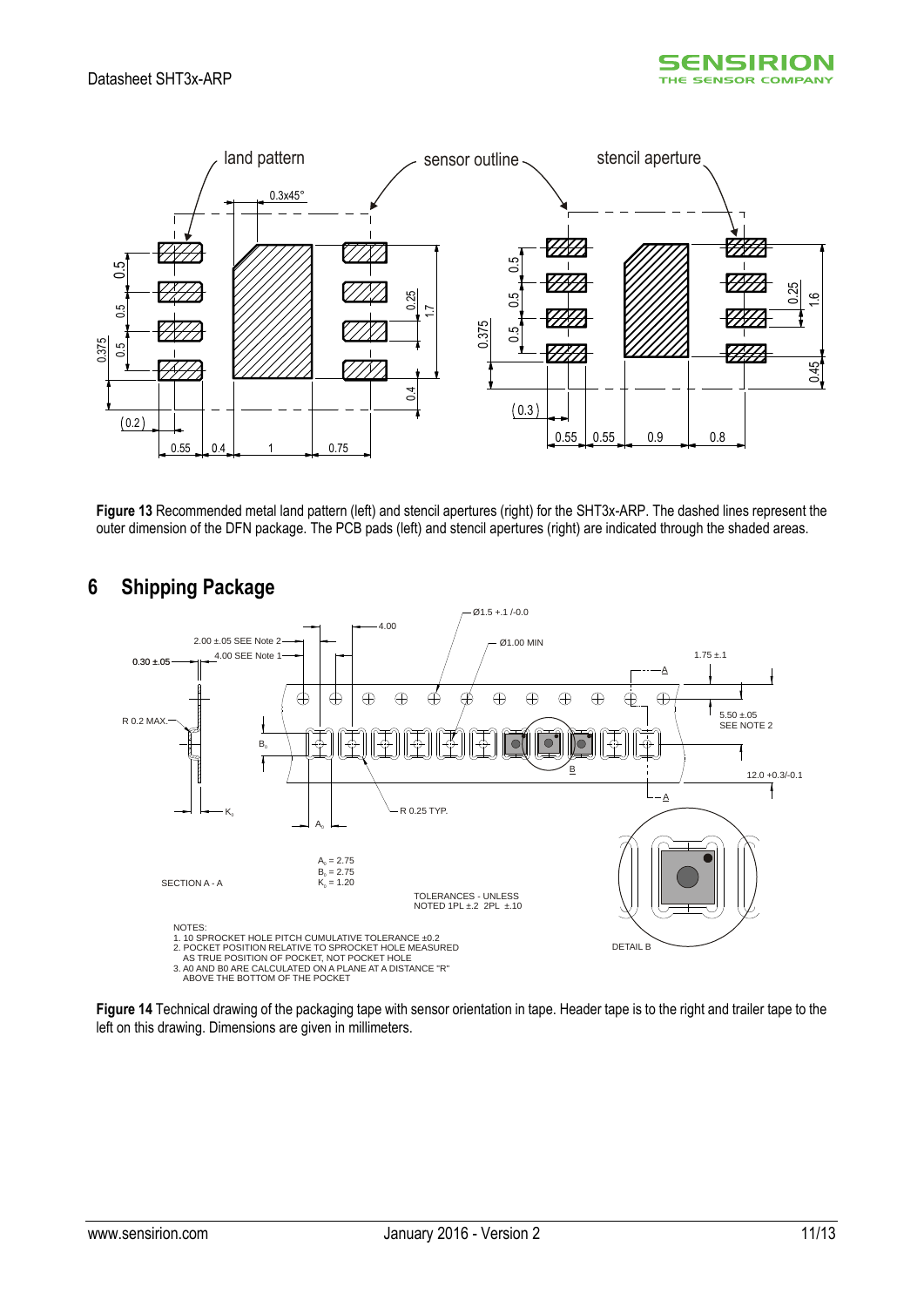# <span id="page-11-0"></span>**7 Quality**

Qualification of the SHT3x-ARP is performed based on the AEC Q 100 qualification test method.

## **7.1 Material Contents**

The device is fully RoHS and WEEE compliant, e.g. free of Pb, Cd, and Hg.

## <span id="page-11-1"></span>**8 Ordering Information**

The SHT3x-ARP can be ordered in tape and reel packaging with different sizes, see [Table 8.](#page-11-3) The reels are sealed into antistatic ESD bags. The document "SHT3x shipping package" that shows the details about the shipping package is available upon request.

| Name             | Quantity | Order Number |
|------------------|----------|--------------|
| SHT30-ARP-B2.5kS | 2500     | 1-101381-01  |
| SHT30-ARP-B10kS  | 10000    | 1-101175-01  |
| SHT31-ARP-B2.5kS | 2500     | 1-101385-01  |
| SHT31-ARP-B10kS  | 10000    | 1-101178-01  |

**SENSIRION** THE SENSOR COMPANY

<span id="page-11-3"></span>**Table 8** SHT3x-ARP ordering options.

## <span id="page-11-2"></span>**9 Further Information**

For more in-depth information on the SHT3x-ARP and its application please consult the following documents:

| Document Name                                                      | Description                                                                            | Source                                                                                                              |
|--------------------------------------------------------------------|----------------------------------------------------------------------------------------|---------------------------------------------------------------------------------------------------------------------|
| SHT3x Shipping Package                                             | Information on Tape, Reel and shipping bags<br>(technical drawing and dimensions)      | Available upon request                                                                                              |
| SHTxx Assembly of SMD<br>Packages                                  | Assembly Guide (Soldering Instruction,)                                                | Available for download at the Sensirion<br>humidity sensors download center:<br>www.sensirion.com/humidity-download |
| <b>SHTxx Design Guide</b>                                          | Design guidelines for designing SHTxx humidity<br>sensors into applications            | Available for download at the Sensirion<br>humidity sensors download center:<br>www.sensirion.com/humidity-download |
| <b>SHTxx Handling Instructions</b>                                 | Guidelines for proper handling of SHTxx humidity<br>sensors (Reconditioning Procedure) | Available for download at the Sensirion<br>humidity sensors download center:<br>www.sensirion.com/humidity-download |
| <b>Sensirion Humidity Sensor</b><br><b>Specification Statement</b> | Definition of sensor specifications.                                                   | Available for download at the Sensirion<br>humidity sensors download center:<br>www.sensirion.com/humidity-download |

**Table 9** Documents containing further information relevant for theSHT3x-ARP.

## **Revision History**

| Date         | Version | Page(s) | <b>Changes</b>              |
|--------------|---------|---------|-----------------------------|
| October 2015 |         |         | Initial release             |
| January 2016 |         | ے ا     | Update ordering information |